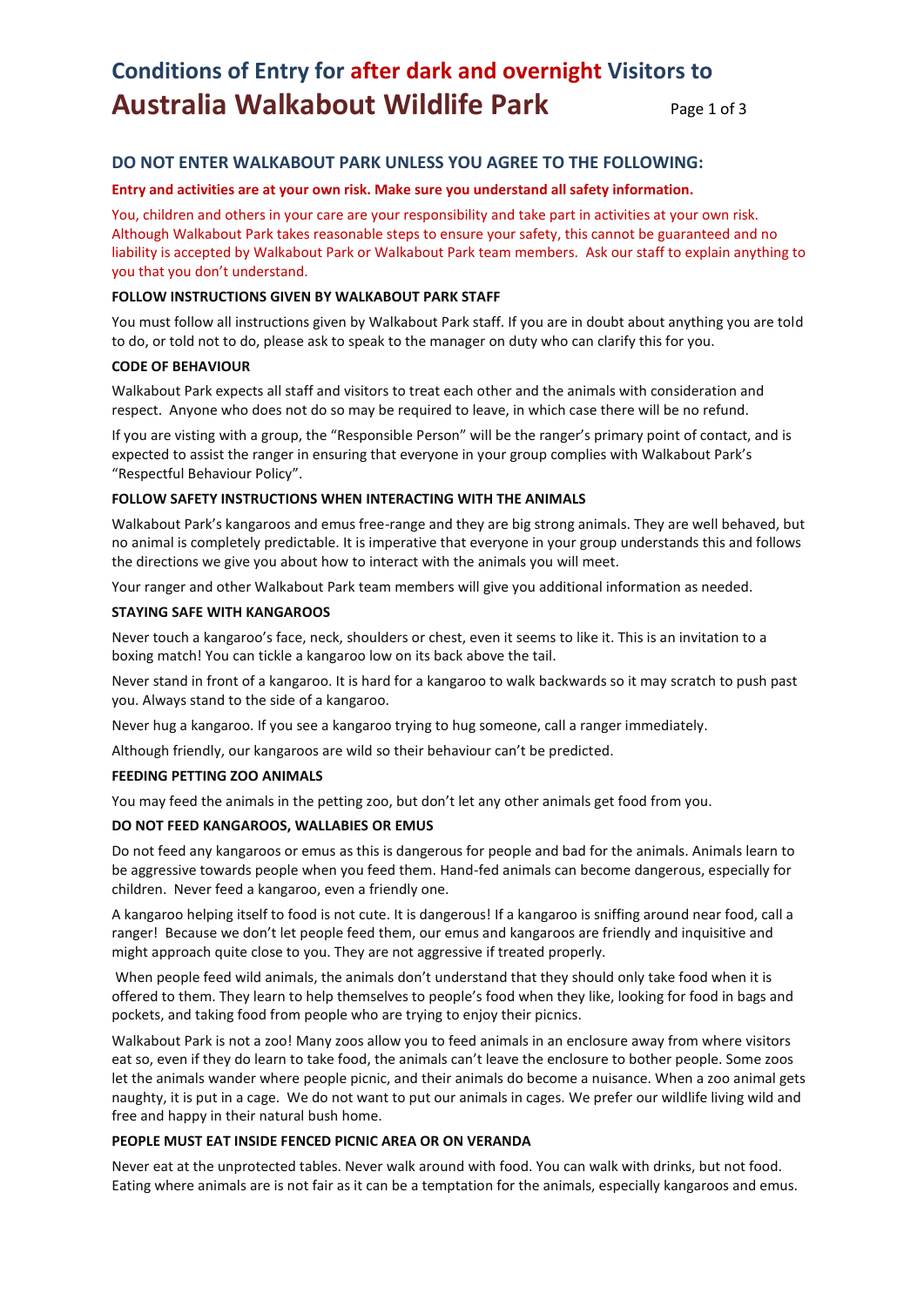# **Conditions of Entry for after dark and overnight Visitors to Australia Walkabout Wildlife Park** Page 2 of 3

## **DO NOT PICK UP OR HARASS ANY ANIMAL**

Do not pick up wild turtles, or any other animal. Do not poke turtles or any other animal with sticks or other implements. Do not chase animals. Do not throw stones, sand or anything else. Do not shout or make loud noises around any animal. Do not knock on enclosures to get an animal's attention. If an animal moves away from you, let it. Please respect that some animals may not want to spend time with you.

## **STAY ON THE TRACKS**

Stay on the tracks at all times, unless you are with a ranger on a guided off-the-tracks walkabout adventure.

### **ONLY THROW BOOMERANGS IN WORKSHOPS**

Visitors are not allowed to throw boomerangs (or anything else) except during boomerang throwing workshops run by a ranger.

When boomerangs are being thrown at the 'Boomerang Field', everyone on the Boomerang Field must be standing behind the instructing ranger and must follow the instructing ranger's instructions.

Boomerangs are potentially dangerous because it can be difficult to predict their direction. If you don't want to take this risk, stay away from the boomerang field while the boomerang workshop is underway.

#### **SUPERVISE CHILDREN AT ALL TIMES**

Children must be with a responsible adult at all times. Do not let children wander around on their own. When the adult is supervising the child, they must be actively engaged with ensuring that the child is following Walkabout Park rules to keep them, others and the animals safe.

#### **DO NOT DAMAGE THE LANDSCAPE OR PROPERTY**

Do not scratch or mark or write on the rocks or trees (or anything else). Do not break anything.

Do not remove anything from the park without permission from the manager on duty. This includes ANYTHING, even feathers or stones. Walkabout Park staff in the field do not have the authority to give you permission to take anything from the park. Please go to reception and ask to speak to the manager.

There are serious legal consequences for damaging or interfering with Aboriginal sites and places.

## **PENALTIES FOR DAMAGING ABORIGINAL SITES**

Do not damage or interfere with any Aboriginal sites in any way. Aboriginal sites are protected by NSW State and Federal Law. If you damage a site, or allow someone else to do so, you will be prosecuted and the law provides for heavy fines and jail sentences.

#### **DRESS CODE**

Shoes must be worn at all times. Although you can wear sandals on the bush tracks, we recommend closed supportive shoes as the ground is quite uneven in places.

Bring spare socks in case you step in a frog pond. Kids have been known to get soaked from head to toe, so we do recommend a change of clothes.

Shorts and skirts are ok, but we recommend long pants for bush walking. These are the best protection against pointy tree branches and insects.

Yes, we do require that our visitors always wear a shirt.

#### **SMOKING RESTRICTIONS**

Smoking is only alowed in the smoking area pointed out to you by your ranger. Cigarette butts must be properly extinguished and, when you are quite sure that they are out, must be deposited in a bin. Never leave them on the ground. Our inquisitive animals will eat them, which would be disasterous for their health.

## **ALCOHOL IS NOT ALLOWED**

Alcohol is not permitted (except for with dinner at some overnight/evening programs).

#### **DO NOT BRING GLASS ONTO THE PREMISES**

Do not bring drinking glasses to Walkabout Park. Any broken glass in the park would be devastating for the animals. We can lend you plastic glasses if you need these. If you do break glass in the park, please notify your ranger immediately and we will clean this up.